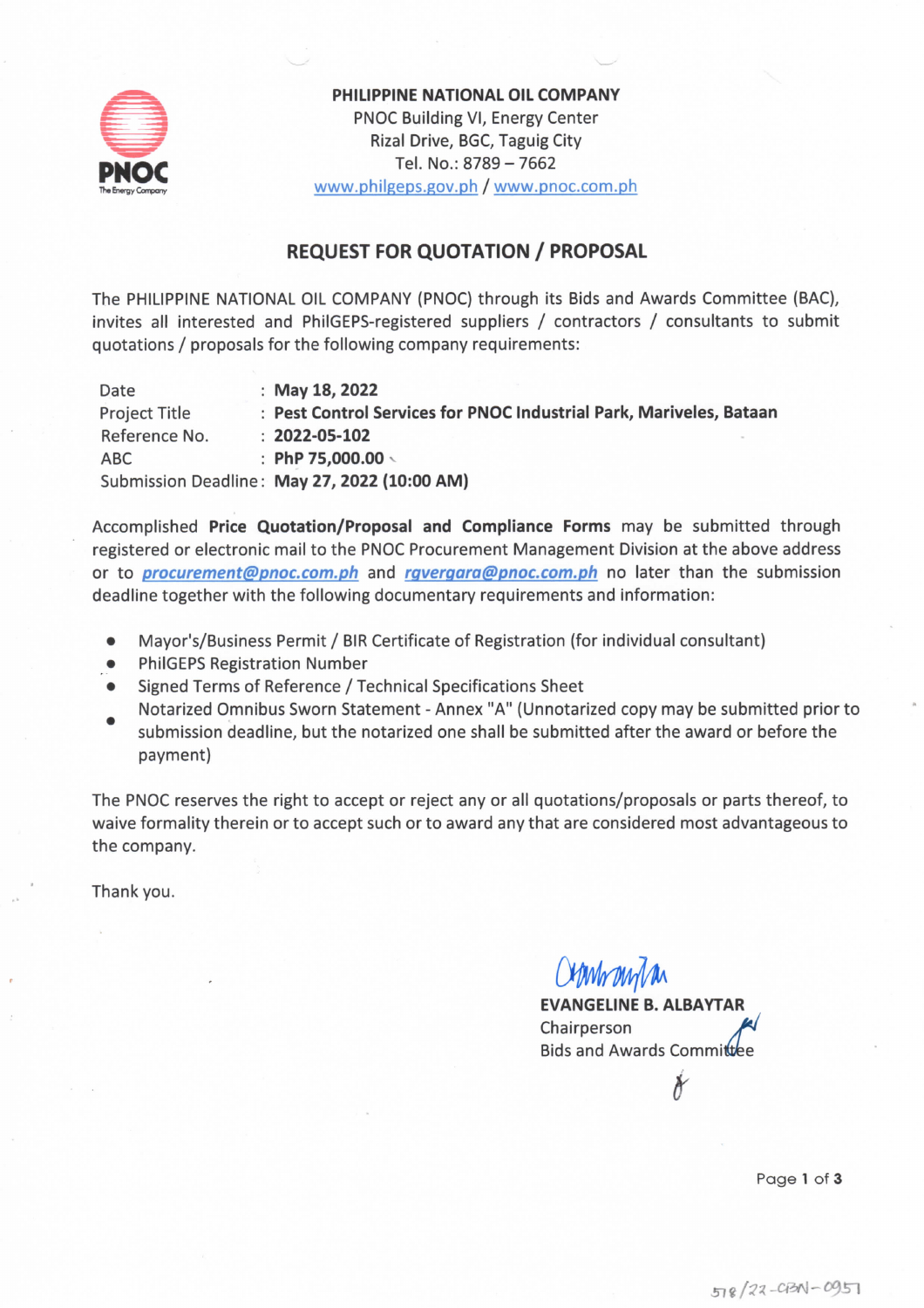# **PRICE QUOTATION / PROPOSAL AND COMPLIANCE FORM**

# **Pest Control Services for PNOC Industrial Park, Mariveles, Bataan**

## *TERMS OF REFERENCE*

#### **I. Scope of Work:**

For effective control of termites, the contractor shall conduct the following:

- A. Soil Treatment
	- Prevent subterranean termites from damaging nearby wood, treatment of soil around the building by cordoning, trenching or injection methods with a distance of 18 – 20 inches apart from the center.
- B. Wood Drenching
	- Treatment of all infested and non-infested wooden parts of the building, concentrating on floors, walls, baseboards, cracks and crevices by direct spraying
- C. Termite Abatement Maintenance Program (TAMP)
	- Dusting or trophallaxis method, treatment of any sign of infestation by injection of termite killer using white powder termiticide packed in 500 grams.
- D. Drilling
	- Using heavy duty drills for cemented areas and soil injection for compacted soil.

#### **II. Areas to be Treated:**

| Administrative Office Area              | 176 sq. $m$ (approx.)    |
|-----------------------------------------|--------------------------|
| Motorpool Office Area                   | 20 sq. m (approx.)       |
| • 1 Container Van Office (Admin Area) : | 15 sq. m (approx.)       |
| • 2 Container Van Offices at R1         | 15 sq. m /each (approx.) |
|                                         |                          |

| # | Item Description                                                     | Qtv.  | <b>Bid Price</b> |
|---|----------------------------------------------------------------------|-------|------------------|
|   | Pest Control Services for PNOC Industrial Park,<br>Mariveles, Bataan | 1 lot |                  |

#### **TERMS AND CONDITIONS**

- 1. Payment Terms: Government Terms full payment upon completion of delivery/implementation, or subject to the conditions specified in the Scope of Works/Activities or Terms of Reference.
- 2. All entries shall be typed or written in a clear legible manner.
- 3. Bidder shall offer one (1) bid only. Alternative bids shall be rejected.